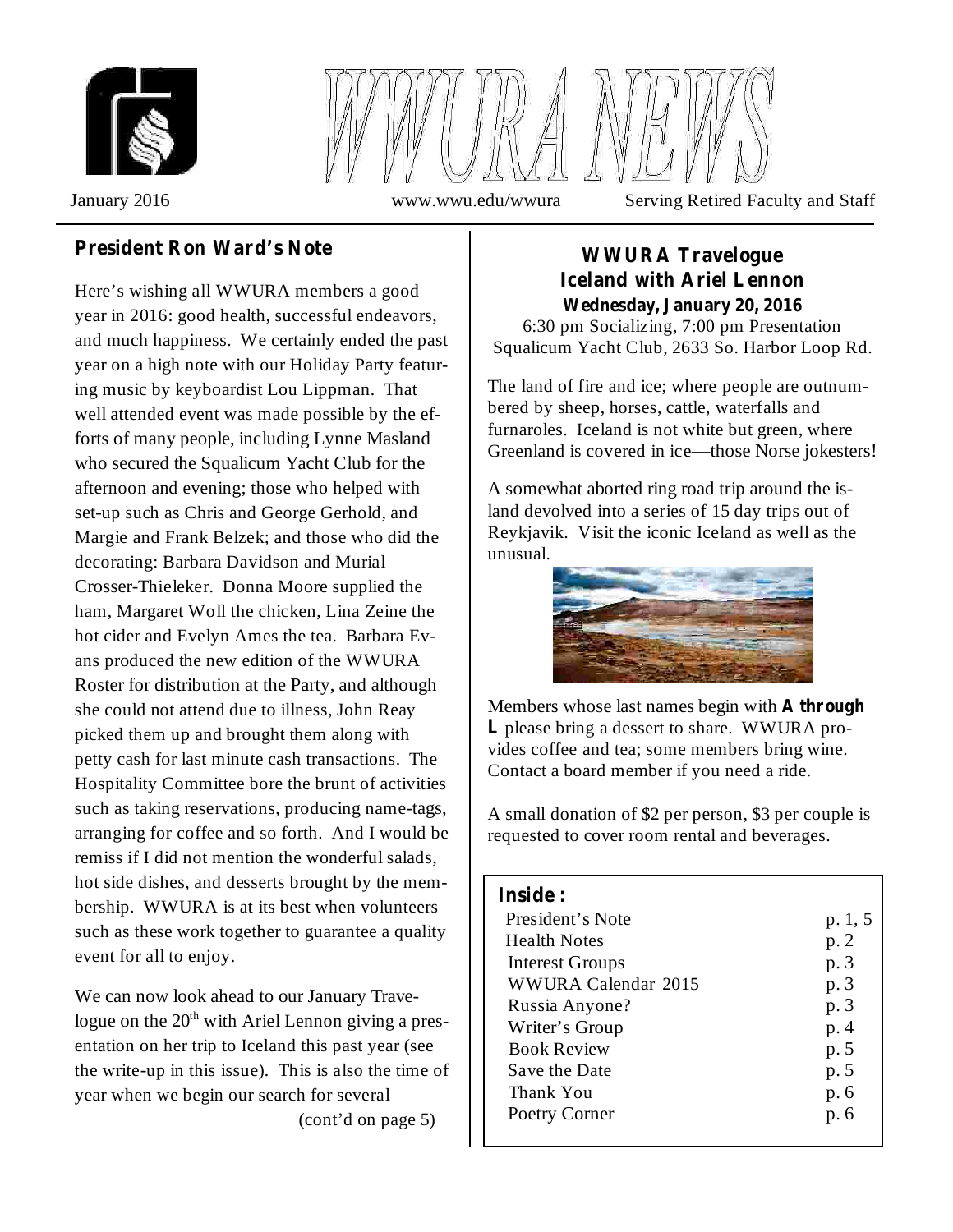## **January 2016 Health Notes by Evelyn Ames Practicing Emotional Hygiene!**

"Health is the quality of life, involving social, emotional, mental, spiritual and biological fitness on the part of the individual, which results from adaptations to the environment." (Rene Dubos)

Recently, a mental health professional (Guy Winch) was interviewed on NPR about emotional health and what we do and don't do to enhance this aspect of our well-being. He noted that we promote the practice of physical hygiene (e.g., wash our hands, brush our teeth, physical exercise, etc.) but do little, if anything about practicing emotional hygiene! Do you spend more time each day brushing and flossing your teeth than you do promoting your emotional health? Are you able to break out of a cycle of brooding?

Emotional health is generally defined in the lexicon of health educators as the ability to express emotions appropriately, to control emotions and to feel comfortable expressing emotions.

Suggestions by Guy Winch for practicing emotional hygiene include: (1) recognize emotional pain when it happens (e.g., feeling rejection or being sad for some time) and take action; 2) redirect your gut reaction when you fail instead of dwelling on the failure (e.g., list factors that can be controlled and improve your preparation for the next time); (3) monitor and protect your self-esteem (e.g., avoid putting yourself down and practice self-compassion); (4) when negative thoughts begin to be played over and over in your mind, disrupt them with positive distraction (e.g., "Studies show that even two minutes of distraction will reduce the urge to focus on the negative unhealthily."); (5) find meaning in loss (e.g., "Loss is a part of life, but it can scar us and keep us from moving forward if we don't treat the emotional wounds it creates."); (6) do not let excessive guilt linger (e.g., guilt stresses your emotional and mental health and can be toxic to overall well-being; apologies do help); (7) and pay attention to what works for you in handling emotional wounds and practice these regularly. Silence the critical voices in your head and focus on factors in your control.

We need to give ourselves a pat on the back! It's up to us to give ourselves recognition. If we wait for it to come from others, we may have to wait a long time. We may get resentful if it doesn't come. When it comes, we may not believe it. We all love praise, but have you noticed how quickly the glow from a compliment wears off? But when we compliment ourselves, the glow stays with us! Try completing one or more of the following statements. You've probably done each one of these at some time or another but have forgotten that you did. We tend to forget our strengths and remember our failures. Describe a time you did one or more of the following:

- I tried something I thought would be difficult. •
- I stuck with a job that was hard to do and I finally finished it. •
- I avoided making excuses or blaming someone else for what I did. •
- I told the truth even though I was afraid it would cause trouble for others. •
- I controlled my temper in a difficult situation. •
- I tried to get along better with someone in my family. •

Sources: Winch, Guy. *Emotional First Aid: Practical Strategies for Treating Failure, Rejection, Guilt,* and Other Everyday Psychological Injuries. Hudson Street Press, New York. July 2013. https://www.psychologytoday.com/blog/the-squeaky-wheel/201412/5-steps-better-emotional-hygiene http://ideas.ted.com/7-ways-to-practice-emotional-first-aid/



Happy, Healthy, Feel Fantastic; Boy am I enthusiastic!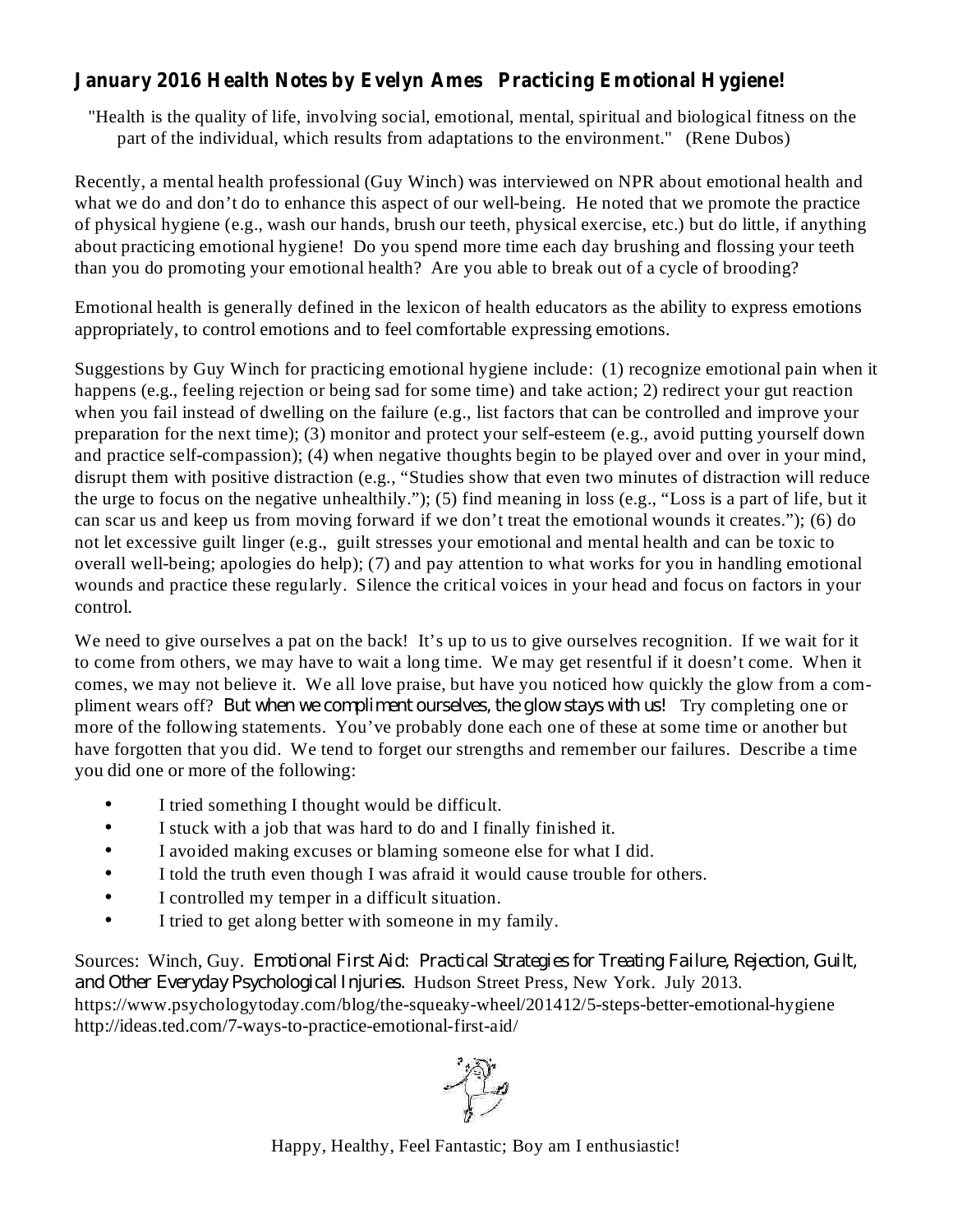## **JANUARY INTEREST GROUPS**

If you are interested in one of the groups please call or email the contact person.

BOOK GROUP--Donna Moore, 360-733-5769 <dfmoore12@gmail.com> We will meet at 2:30 Tuesday, January 19th at the home of Donna Moore, 1200 Birch Falls Drive.

January's book is *The 100 Year Old Man Who Climbed Out the Window and* Disappeared by Jonas Jonasson. Chris Gerhold and Barbara Davidson are discussion leaders and Pat Clarke will bring snacks.

BRIDGE GROUP--Nicholas Bullat, 360-770-7270 <gnb.maestro@q.com> The Bridge Group will meet January 26th at JoAnn Roe's home, 221 Jerome St., 756-9900.

INFORMAL DINING -- Janet Berg, 360-733-4654, <janetlila@hotmail.com> Meetings will resume in January 2016.

OPERA GROUP--Evelyn Ames, 360-734-3184, <evelyn.ames@wwu.edu> Web site for The MET HD: https://www.metopera.org/Season/InCinemas/. and for the Skagit Opera: http://skagitopera.org/performances/

Locations for MET HD: Barkley Film Center and Lincoln Theater in Mt. Vernon. Skagit Opera is at McIntyre Hall in Mt. Vernon. At various times the Pickford Film Center offers opera, ballet, and theater productions from Europe venues.

Schedule for Met HD January 16, Les Pecheurs de Perles by Georges Bizet. Encore, January 20.

SKIING - Charlie Way, 360-734-0649  $\langle$ cbway@aol.com>

Mt. Baker is open! Call Charlie if you are interested.

WRITER'S GROUP - Evelyn Wright, 676-0227, <ewright410@comcast.net> Meets twice a month. The groups are kept small so there is time for reading and critiquing each other's work.

**email Barb Evans, 650-9724 or**  $\langle$  barbandhoward@comcast.net> We are thinking about adding a play reading interest group. If this sounds like fun to you, call or

## **RUSSIA ANYONE?**

MIR Corporation in Seattle, which has taken groups to Russia for 30years, has arranged a custom tour for WWURA and friends to visit Moscow, St. Petersburg, and Kalingrad September 28– October 10, 2016. This cultural tour will highlight museums and musical events as well as wondereful sightseeing. Information will be available at the January WWURA travelogue or by contacting Kathy Whitmer (Kathrynwhitmer@comcast.net).

### **WWURA 2016 Calendar**

**January**

20 Travelog—Iceland

#### **February**

2 Board Meeting **19 WWURA Lunch-Speaker, Richard Mollette**

#### **March**

- 1 Board Meeting
- 16 Travelogue—Basque Area of Spain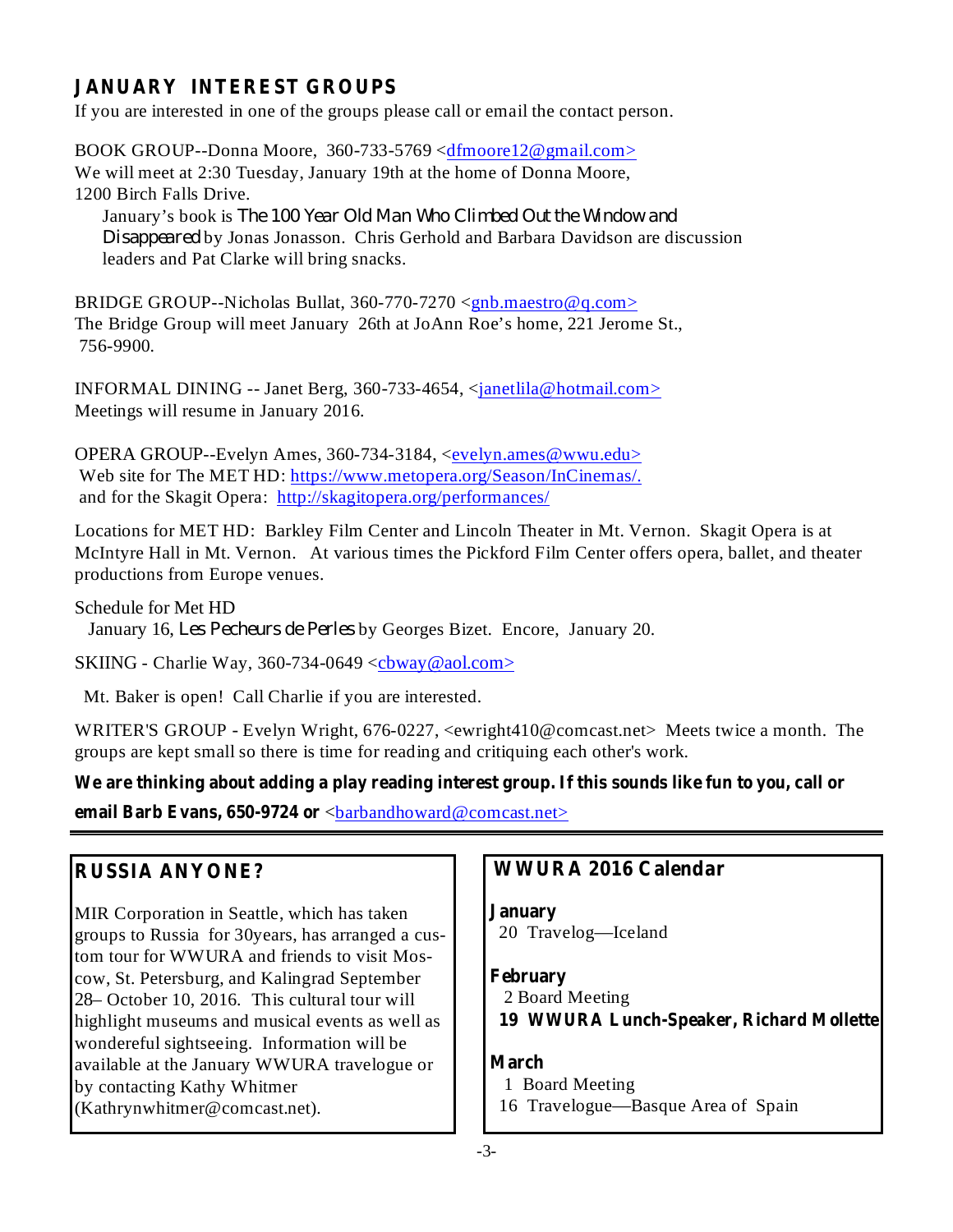## **Writer's Group**

#### **BUCK FEVER**

Me and cousin Tom were walking quietly through the brush, stalking partridges — not the greatest for eating, but good hunting. We both had almost new .22 rifles — birthday presents for our eleventh birthdays. All summer, we'd been shooting cans off the fence at Grandma's farm, learning not to flinch when you pull the trigger. And now, in October, with Dad a ways behind us, we were stalking game on her place. We walked over the rutted, muddy fields, and bushwhacked through the scrubby stuff at the edge of the field. There were lots of bird there, Dad said, but we weren't finding any.

And you know, it's funny,, but when you've been doing target practice all summer, and you know you're good, you're just itching to get a partridge. Watching every clump of bushes, eyes narrowed, being as quiet as could be. We were following Dad's rules. He had shown us how to carry loaded guns, with the safety on, of course. And he had warned us about buck fever — that's when a hunter, maybe a guy who's never hunted before, gets over-excited, and shoots anything that moves — including other hunters. So we knew we had to keep the lid on.

Still, you walk, and walk, and walk, and whisper a little, and watch for movement anywhere, and you're all tense and ready to raise your rifle and aim and shoot with a really steady aim — no shaking, no tremors. And it was a perfect afternoon, Dad said, for partridge — cold and cloudy and coming towards sunset — time for the birds to move around before settling in for the night. But they weren't moving that afternoon.

And then suddenly, Tom nudged me and pointed at something moving up in the crotch of a small maple. Since he saw it first, he took the first shot, but he missed. So I slowly released my safety catch, aimed steady and true, no flinching, and it fell out of the tree onto the ground.

I saw at once it was not a partridge. It was a little grayish-black thing, and it lay there, squirming, and it spread out its pretty quills, and I knew it was a porcupine — and it looked at me with a small, real shiny black eye. And Dad came up and said, "You can't let it suffer. You have to kill it." And I looked at him — like, you want me to kill that helpless little thing lying there? Like, it's looking at me, how can I kill it? And I was afraid I might . . . cry. And he didn't say to me, "That was a good shot." He just said again, very serious, "You have to kill it. You can't let it suffer." So I put another .22 long into my rifle, aimed carefully, didn't flinch, and shot it in the head while it watched me, like it was praying or something.

I never went hunting again. Maybe if I'd shot a partridge instead of a porcupine, then maybe I'd have felt good when Mom cooked it, even though I don't like partridge meat. But you know, to have to kill something while it watches you, you just don't feel good. And now sometimes, when I read about how young guys in gangs shoot each other, do drive-by shootings, then I think about buck fever, and how, when you hold a loaded gun in your hands, how easy it is to shoot something, anything that moves, because you got buck fever.

#### **Submitted by Evelyn Wright** -

? **Question**—Where can you find suggestions for adding joy and laughter to your daily living? Go to this WWURA web site: http://www.wwu.edu/wwura/1404.pdf and find suggestions for doing so.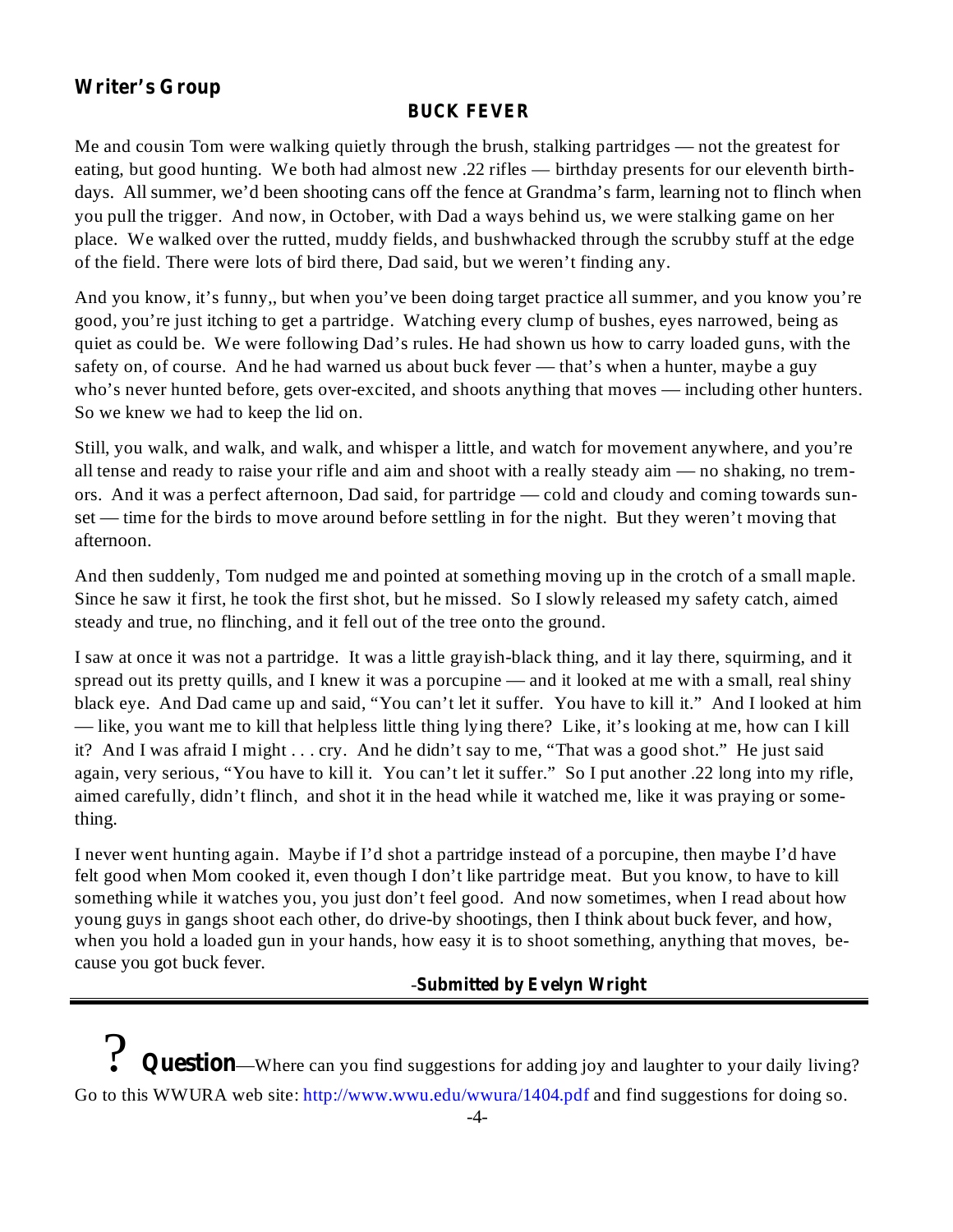#### **Book Review**

#### **An Introduction to a Worthy Magazine, The Sun**

About a year ago a friend introduced me to The Sun. Because I'm a sucker for good writing, I want to tell others about it too. It's a magazine devoted to good writing. I mean really good personal writing—plain, honest, straightforward, expressive, occasionally moving writing. It is edited by and seems to be owned by one man, Sy Safransky, who has a marvelous ear for writing. The contents are, as you might suspect, stories, poems, interviews, short stories, photography, and (my favorite section) Readers Write—several pages of readers writing about a single topic.

In the current issue, January 2016, the overarching theme is medicine, physicians, tending the ill. The lead piece is a sensitive interview with a pediatric oncologist; it's about practicing medicine with compassion. Following that, we are treated to a two-page excerpt from a book first printed in 1974, describing a physician's experience of making rounds with the personal physician of the Dalai Lama. Next comes an article by a physician lung specialist laying bare his experience of being a patient learning that he has melanoma. The last page is reserved for Safransky's selection of brief quotes on the topic of the issue. My favorite in this issue is "We don't heal in isolation, but in community."

The Sun began publication in 1976. In 1990, it went ad free. Safransky proudly lists things you won't find in The Sun: "advertising of any kind, right wing duplicity, left wing sanctimoniousness, complacent centrism, spiritual doubletalk, literary snobbery," and more. It's an accurate list.

Perhaps my favorite section is Readers Write. The topic for this issue is Being Single. I found myself treated to tales of other people's adult singlehood, some funny, some sad, some poignant. The topics for coming issues of Readers Write are Houses, At the Last Minute, Restaurants, First Impressions, Perseverance, Making Friends.

For browsing purposes, current copies may be found at Community Co-op and Village Books. Happy browsing.

#### **- Bob McDonnell**

#### **President Ron Ward's Note** , cont'd from page 1

individuals to run for positions as Directors to replace those who have completed their three-year service and will be rolling off the WWURA Board. Please give serious consideration to doing this if you are asked. Finally, I must tell you that we have not yet had anyone volunteer to serve this year as President-Elect, so we have been functioning without a current Vice-President, and the three-year succession required by the Constitution is in jeopardy for next year. We need a volunteer for this important position.

Enjoy the contents of this issue of the Newsletter, and I'll look forward to seeing you at the Squalicum Yacht Club for the Travelogue with Ariel Lennon. -5-

# **Save the Date—February 19th**

#### **For WWURA's next luncheon**

Our presenter will be Richard Mollette, a highly entertaining speaker who will discuss what stimulated the development of colleges in the Colonial Era of the U.S. and which were the first six. What was the impact they had on the development of our nation and what was to become an interesting irony down the line.

Details and reservation forms will be in the February newsletter.